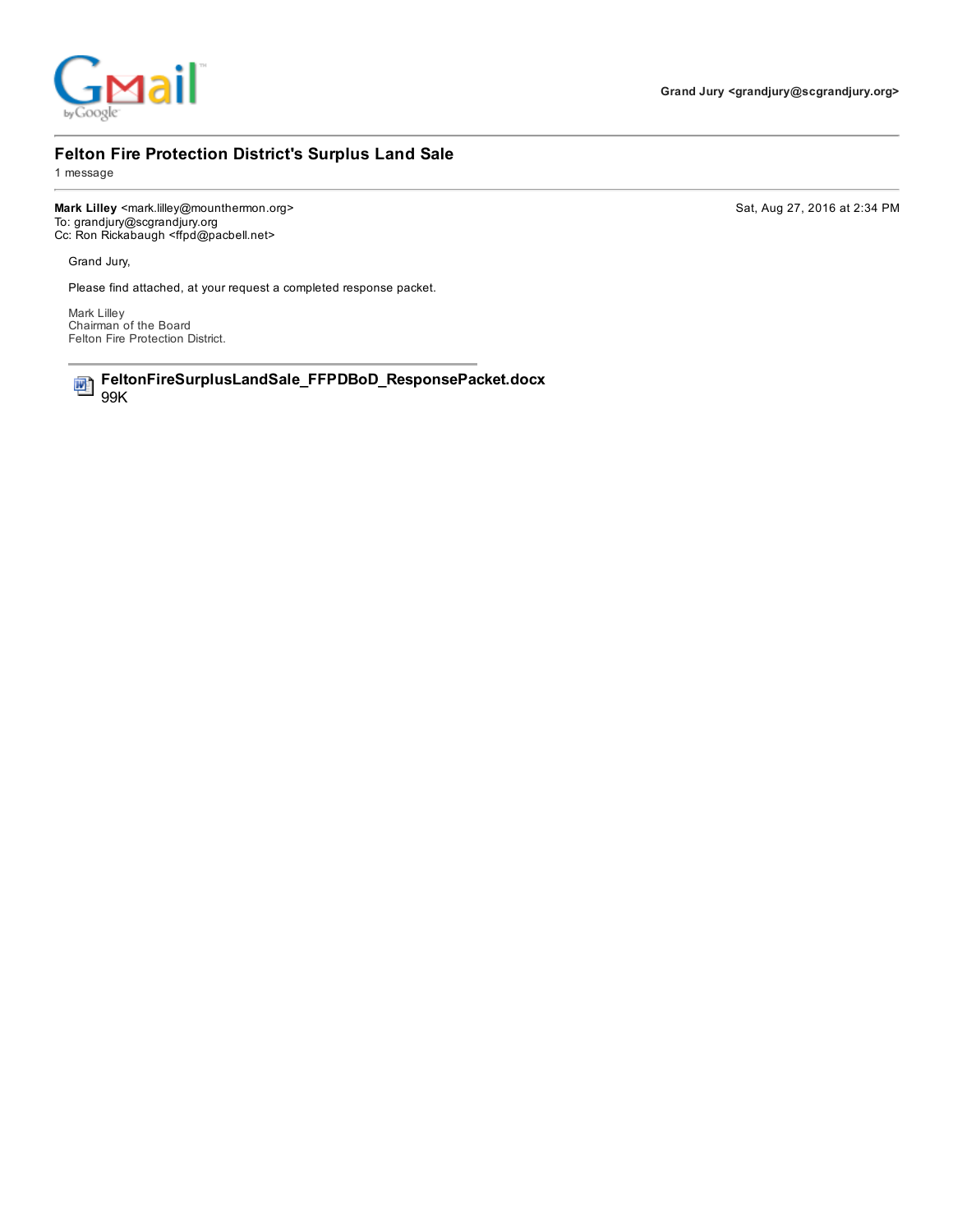**Felton Fire Protection District** 131 Kirby Street, Felton, CA 95018 831-335-4422

## **AGENDA FOR REGULAR MEETING OF** THE BOARD OF DIRECTORS

July 7, 2016 at 7:00 pm

Fire Station, 131 Kirby Street, Felton, CA

1.0 Convene Meeting

1.1 Call to Order

1.2 Roll Call

1.3 Approve meeting minutes of the Regular Meeting held on June 6, 2016 1.4 Considerations of Additions to the Agenda

- 2.0 Public Comment: Any person may address the Board at this time on any matter not on this agenda within the subject matter jurisdiction of the Felton Fire Protection District. The Board Chair may request that comments be limited to no more than three (3) minutes. Any matter that requires Board action will be referred to staff for a report and action at a subsequent meeting. The Brown Act prohibits the board from taking action on any item not listed on the agenda.
- 3.0 Public Hearing: None
- 4.0 Director's Reports:
- 5.0 Staff Report:
- 6.0 Unfinished Business:

6.1 Personnel Compensation, Discussion/Action

- 7.0 New Business:
	- 7.1 Appointed board member David Ladd, Oath of Office
	- 7.2 Grand Jury report response
	- 7.3 Review and accept Audit Report for Fiscal Years ending June 30, 2014 and 2015

8.0 Approve paid vendor claims for the month of June 2016

9.0 Closed Session: None

At any time during the regular meeting, the Board may adjourn to a closed session to consider land negotiations, litigation, and personnel matters or to discuss with legal council matter within the attorney-client privilege. Authority: Gov. Code Section: 54956.8, 54956.9 and 54957

10.0 Set date for the next meeting: August 1, 2016 @ 7pm.

### 11.0 Adjourn

Felton Fire Protection District will make arrangements to accommodate persons with disabilities. Please phone the fire station and communicate your specific needs. Any person may comment on any agenda item and must be recognized by the Board Chair prior to comment. Anyone speaking must state their name for the record. Posted July 1, 2016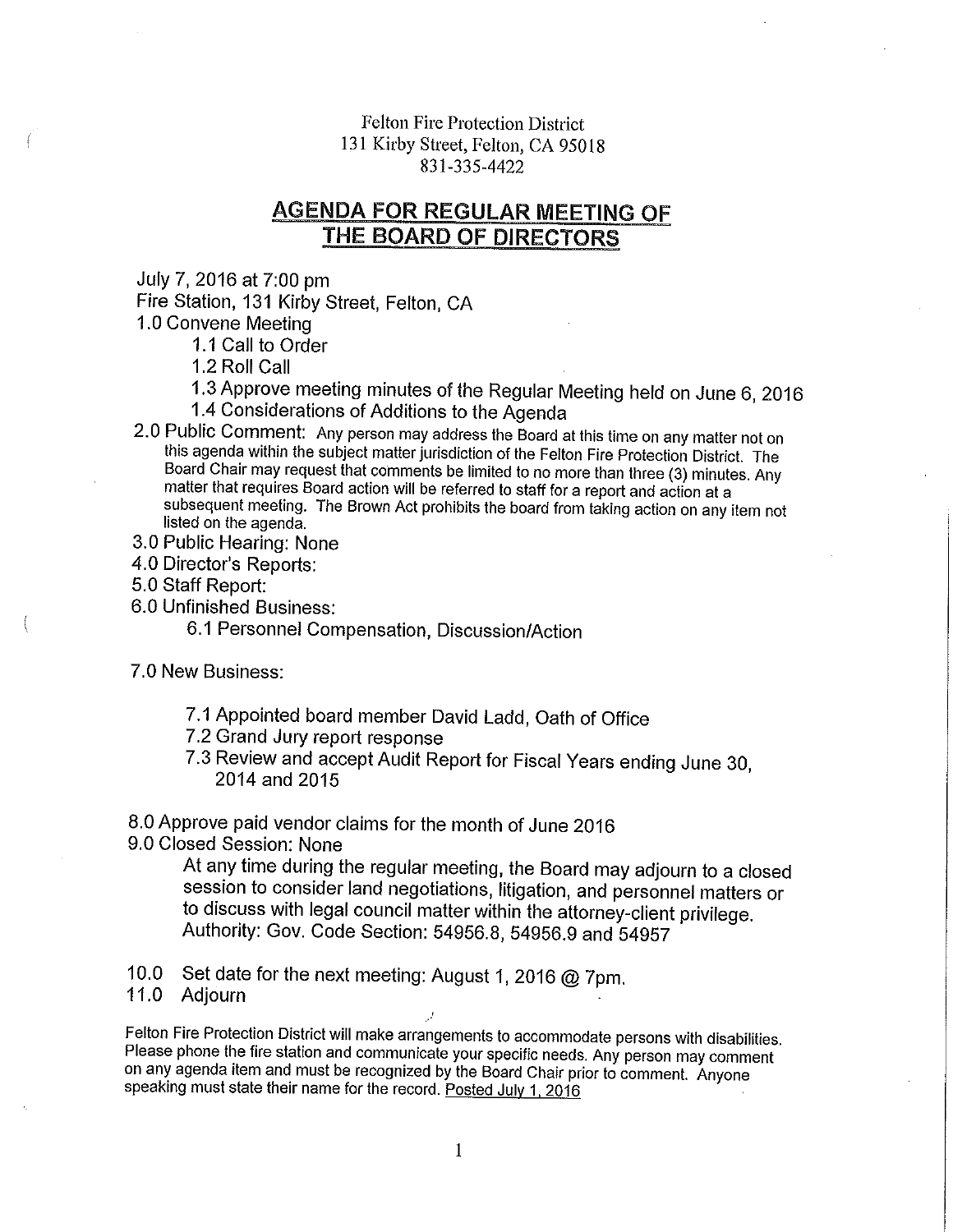## FELTON FIRE PROTECTION DISTRICT

Emergency 911

131 Kirby Street • Felton, California 95018 Bus: (831) 335-4422 • Fax: (831) 335-2635 • Email: FFPD@pacbell.net

### MINUTES OF THE REGULAR MEETING OF THE **BOARD OF DIRECTORS OF THE FELTON FIRE PROTECTION DISTRICT** July 07, 2016

### 1.0 CONVENE MEETING

### 1.1 Call to Order

The regular meeting of the Board of Directors of the Felton Fire Protection District was held on July 07, 2016. Board Chairperson, Mark Lilley, called the meeting to order at 7:01 P.M.

1.2 Roll Call

Directors: J. Anderson, R. Gelini, D. Ladd, M. Lilley, S. Richmond

Staff: Chief Rickabaugh, L. Dennis

Absent: None

Guests: Dalton Warren, Gretta Steinbruner

Approve meeting minutes of the Regular Meeting on June 06, 2016.

The Board members reviewed the minutes of the June 06, 2016 Regular Meeting. Director Gelini moved to approve the minutes of the Regular Meeting as read, Director Richmond seconded. Minutes approved as read.

1.3 Considerations of additions to the Agenda None

#### **2.0 PUBLIC COMMENT**

None.

### 3.0 PUBLIC HEARINGS:

None

#### **4.0 DIRECTOR'S REPORTS**

Director Anderson stated that there is no LAFCO meeting this month.

Director Richmond shared that on June 19<sup>th</sup> he was inducted into the Hall of Fame for the U.S. Police and Fire Games. He is the first fire personnel to receive the honor, and one of the most senior.

### 5.0 STAFF REPORT: FIRE CHIEF

- Chief Rickabaugh shared a copy of Boulder Creek Fire District's flyer that they distributed during their  $4<sup>th</sup>$  of July breakfast. It provides information regarding the ballot measure they plan for November for a parcel tax to provide funds to purchase PPE, SCBAs and mobile equipment. There was some discussion regarding the needs described and the impacts.

- Later in the year we will recognize Bob Gray and Daniel Davis for their 20 years of service, they both began in 1996. There was some discussion of a celebration at the next 5<sup>th</sup> Tuesday dinner in August.

#### **6.0 UNFINISHED BUSINESS**

6.1 Personnel Compensation, Discussion / Action

Chairperson Lilley stated that he, Chief and Director Richmond met on June 24<sup>th</sup> as the subcommittee established at the last board meeting to work on personnel compensation. A summary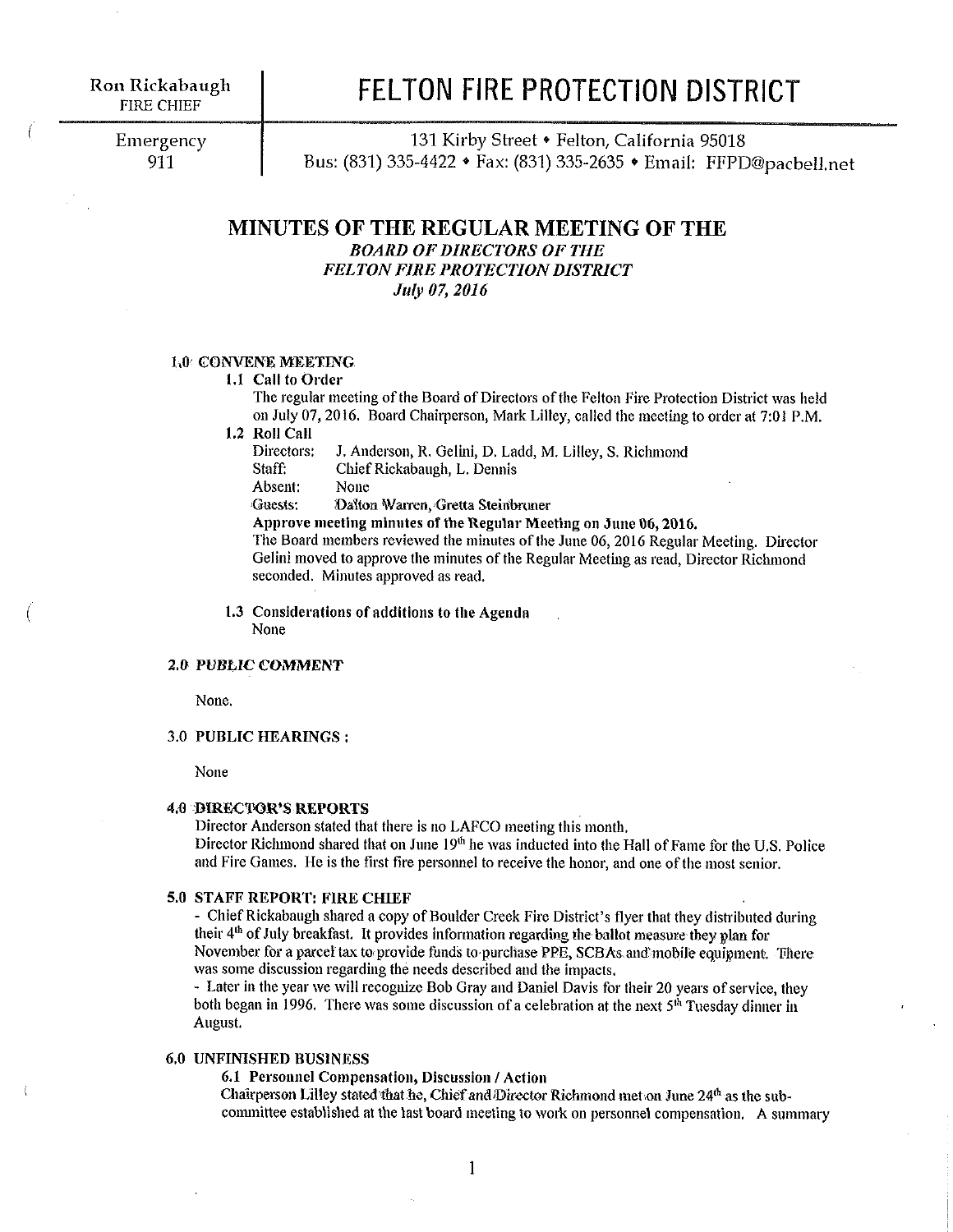from the meeting was distributed, which also included their recommendations. Proposed numbers were provided for each position which included Station Maintenance Position, District Secretary, Hourly weekend/projects worker, Board Members, Volunteers and the Fire Chief, Annual COLA increases noted for the Fire Chief, District Secretary and Station Maintenance positions were discussed. A longevity increase for these same three positions was also proposed with increases at 10, 15, 20, 25 and 30 years.

Chief Rickabaugh added that he sought information from our labor attorney regarding the volunteer stipend pay and FLSA to ensure we were in compliance.

A lengthy discussion followed regarding the rates and how they were determined. Director Richmond noted that their proposed longevity increases were slightly higher than the State's. The Chief reviewed the comparison sheet which indicated our present rates, Boulder Creek Fire, Ben Lomond Fire and the new proposed rates. Director Anderson expressed concern regarding how high our expense might go, were some volunteers to increase their attendance, and what financial impacts there might be going forward. Director Ladd also shared the same concerns with increased response and potential financial impacts. Director Ladd also felt the stipend increase could cause a need for closely monitoring actual stand-by attendance.

Director Richmond commented that if necessary, the proposal could go back to the committee. Director Anderson asked staff to project how the salaries line would be affected using the proposed rates, and provide that information to the board. More discussion followed and it was suggested that the proposed plan could be evaluated after a year to see the actual impacts. Chairperson Lilley asked the board members to thoroughly review the information and submit any additional recommendations to him. This item will be tabled until the next meeting, if necessary the committee would meet, but they potentially should vote at the next meeting. The following month the Final Budget needs to be approved and compensation needs to be finalized.

### 7.0 NEW BUSINESS

7.1 Appointed board member David Ladd, Oath of Office

Laurie Dennis administered the Oath of Office to David Ladd and he officially signed the appointment documentation.

#### 7.2 Grand Jury report response

Chairperson Lilley stated that the response is due to the Grand Jury by September 19<sup>th</sup>. He had written up some responses and reviewed them, asking the other board members to provide additions and comments. He stated that these were by no means "the answers", but suggested it as a starting point. The board members reviewed each of the 5 findings and 4 recommendations received from the Grand Jury. A lengthy discussions followed. Board members agreed upon a response choice for each of the items and provided appropriate comment and explanation as needed. Chairperson Lilley will prepare the final response document for submission to the Grand Jury prior to the designated deadline.

7.3 Review and accept Audit Report for Fiscal Years ending June 30, 2014 and 2015 Chief Rickabaugh reviewed some portions of the audit report, which had no significant findings, and there was a short discussion. Director Richmond made a motion to accept the audit report as presented, it was seconded by Director Gelini and passed.

#### 8.0 APPROVE PAID VENDOR CLAIMS FOR THE MONTH OF June 2016

Board members reviewed vendor claims in the amount of \$36,893.42. Chief Rickabaugh stated that about \$20,000 of the months total was made up of our new fiscal year payments for our Workers Comp insurance, radio fees and LAFCO fees. Director Richmond moved to approve the vendor claims for the amount of \$36,893.42, Director Gelini seconded, claims approved.

### 9.0 CLOSED SESSION: None

### 10.0 SET DATE FOR NEXT MEETING

The next Regular Meeting will be held Monday, August 01, 2016 at 7:00 P.M.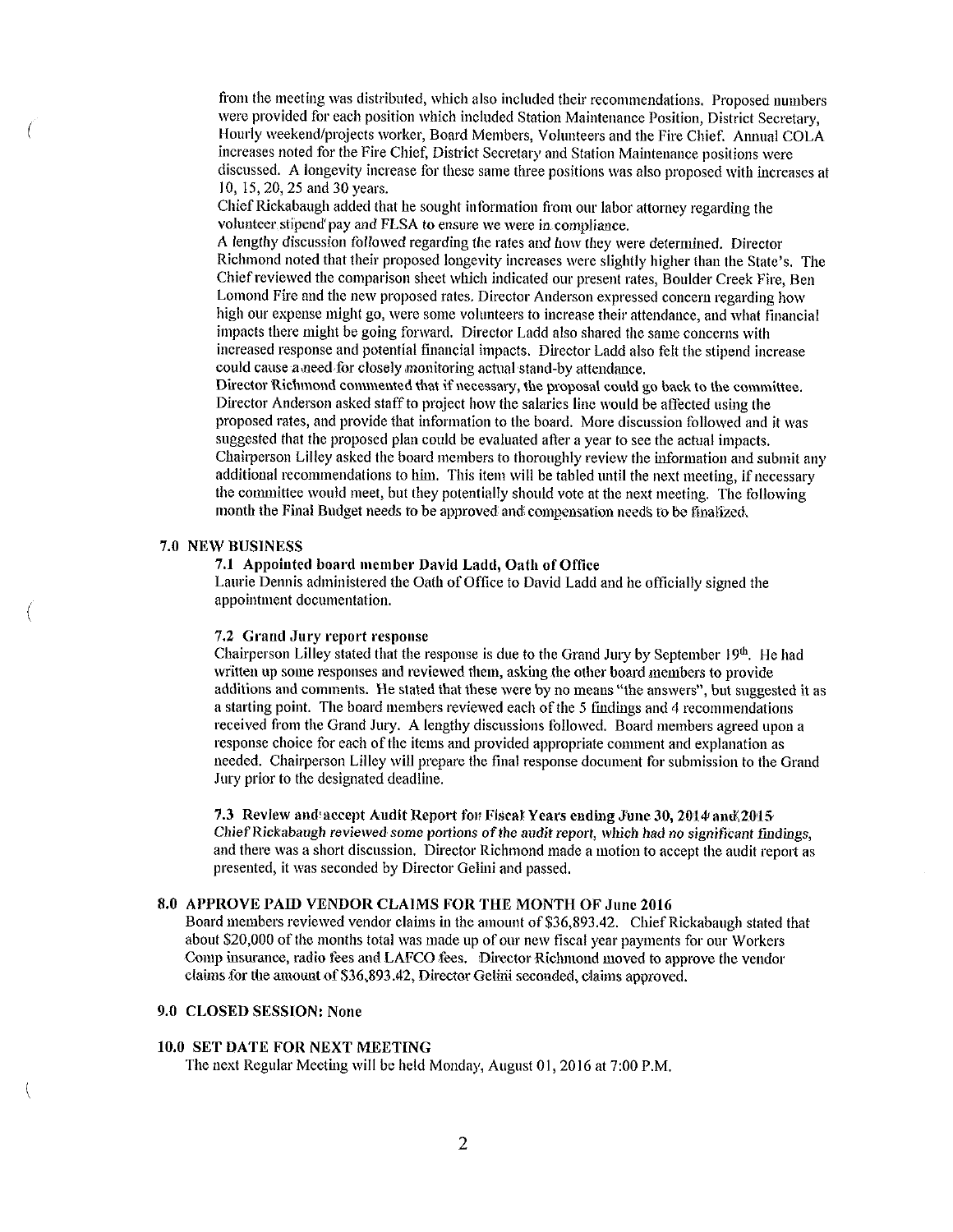$\big($ 

 $\int_{\mathbb{R}^2}$ 

11.0 ADJOURNMENT<br>Director Gelini moved to adjourn the meeting. Meeting was adjourned at  $8\frac{1}{4}44\frac{6}{10}$ .

 $\bar{z}$ 

Chairperson, Mark Lilley

 $M\bigcirc$ Attest, Board Secretary, V. Dennis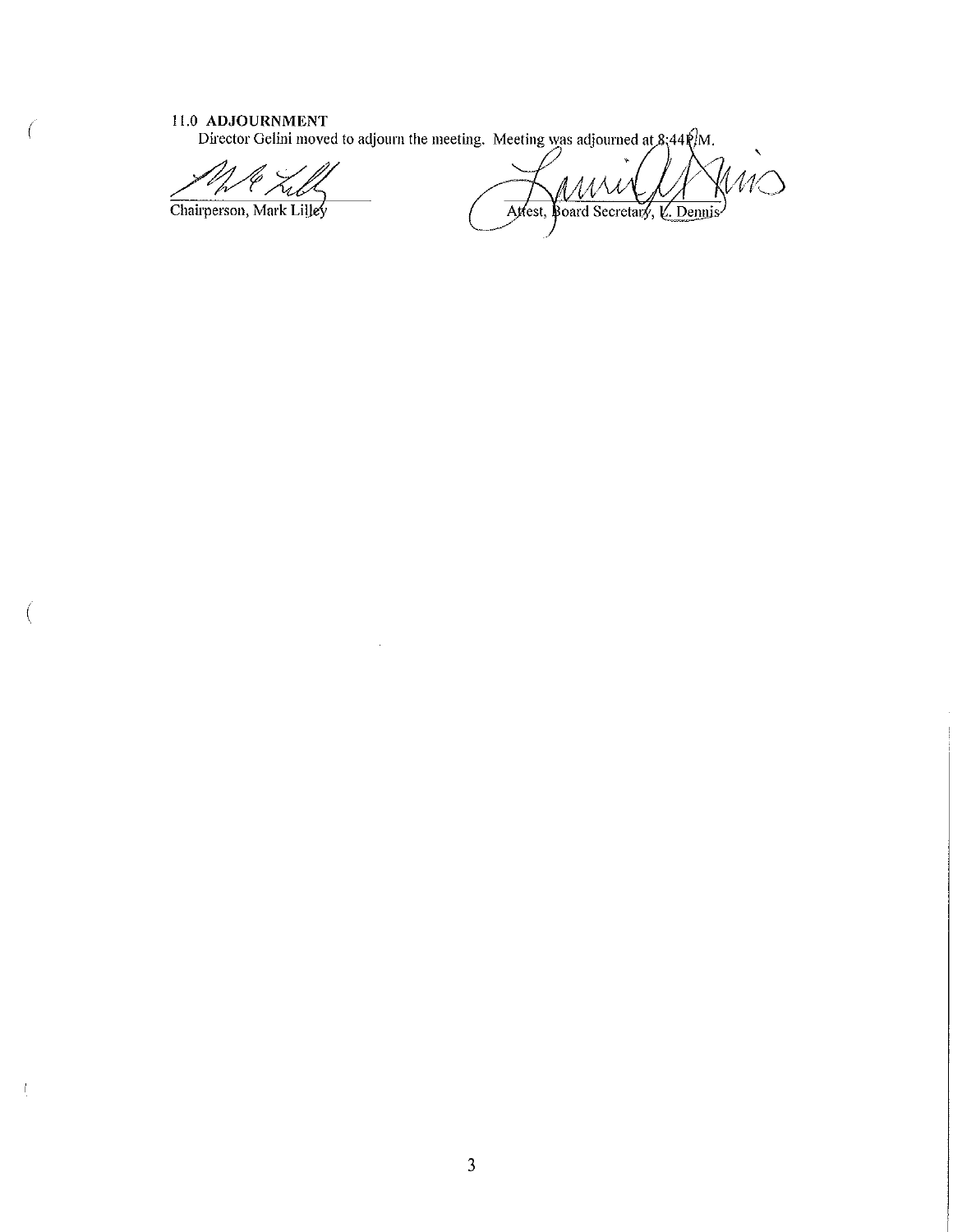

## **The 2015-2016 Santa Cruz County Civil Grand Jury Requires that the**

## **Felton Fire Protection District Board of Directors**

## **Respond to the Findings and Recommendations Specified in the Report Titled**

# **Felton Fire Protection District's Surplus Land Sale**

## *A Fire Sale But No Fire*

## **by September 19, 2016**

When the response is complete, please

- 1. Email the completed Response Packet as a file attachment to [grandjury@scgrandjury.org,](mailto:grandjury@scgrandjury.org) and
- 2. Print and send a hard copy of the completed Response Packet to

The Honorable Judge John Gallagher Santa Cruz Courthouse 701 Ocean St. Santa Cruz, CA 95060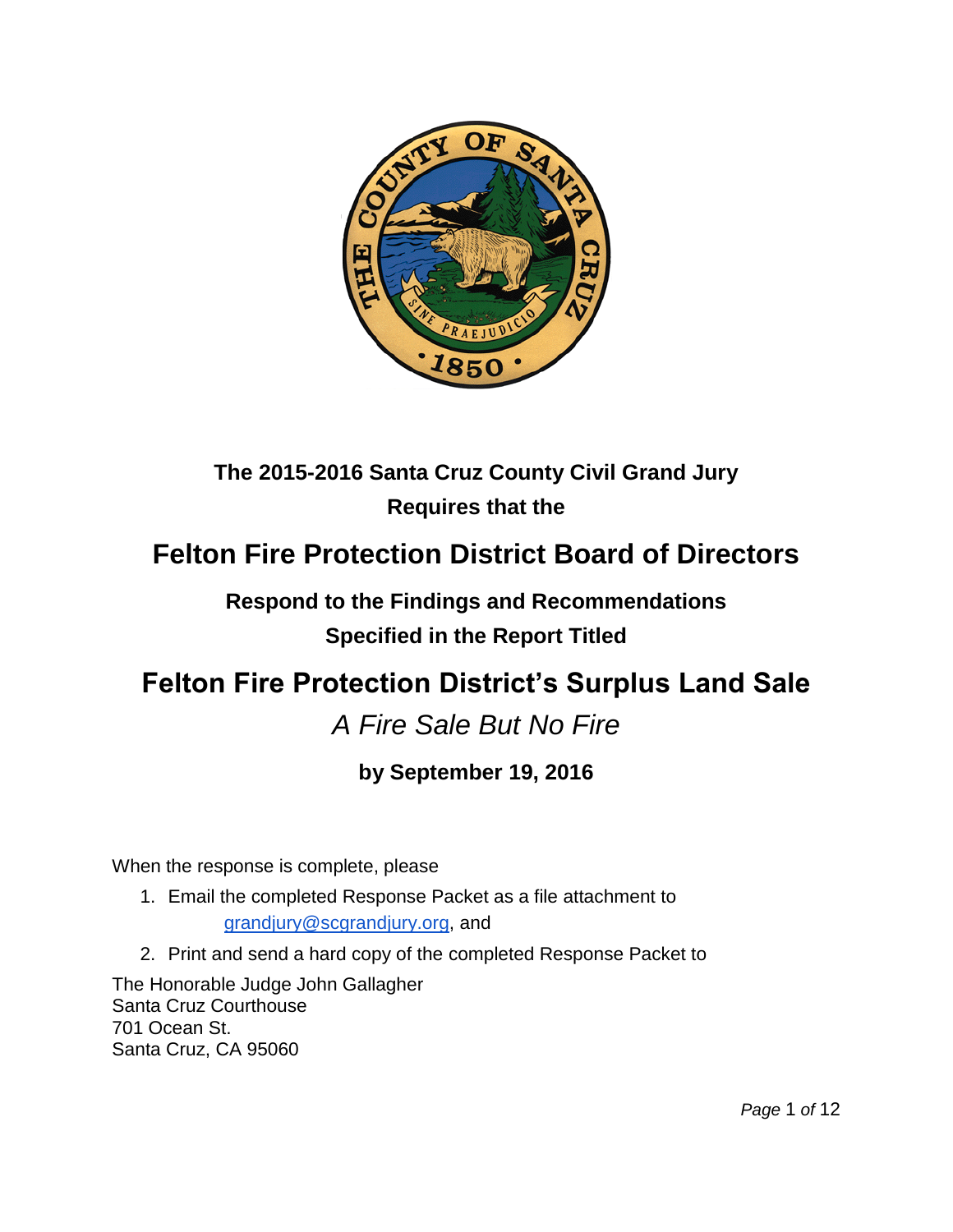## **Instructions for Respondents**

California law PC § 933.05 (included below) requires the respondent to a Grand Jury report to comment on each finding and recommendation within a report. Explanations for disagreements and timeframes for further implementation or analysis must be provided. Please follow the format below when preparing the responses.

### *Response Format*

- 1. For the Findings included in this Response Packet, select one of the following responses and provide the required additional information:
	- a. **AGREE** with the Finding, or
	- b. **PARTIALLY DISAGREE** with the Finding and specify the portion of the Finding that is disputed and include an explanation of the reasons therefor, or
	- c. **DISAGREE** with the Finding and provide an explanation of the reasons therefor.
- 2. For the Recommendations included in this Response Packet, select one of the following actions and provide the required additional information:
	- a. **HAS BEEN IMPLEMENTED**, with a summary regarding the implemented action, or
	- b. **HAS NOT YET BEEN IMPLEMENTED BUT WILL BE IMPLEMENTED IN THE FUTURE**, with a timeframe or expected date for implementation, or
	- c. **REQUIRES FURTHER ANALYSIS**, with an explanation and the scope and parameters of an analysis or study, and a timeframe for that analysis or study; this timeframe shall not exceed six months from the date of publication of the grand jury report, or
	- d. **WILL NOT BE IMPLEMENTED** because it is not warranted or is not reasonable, with an explanation therefor.

### *Validation*

Date of governing body response approval:

If you have questions about this response form, please contact the Grand Jury by calling 831-454-2099 or by sending an email to [grandjury@scgrandjury.org.](mailto:grandjury@scgrandjury.org)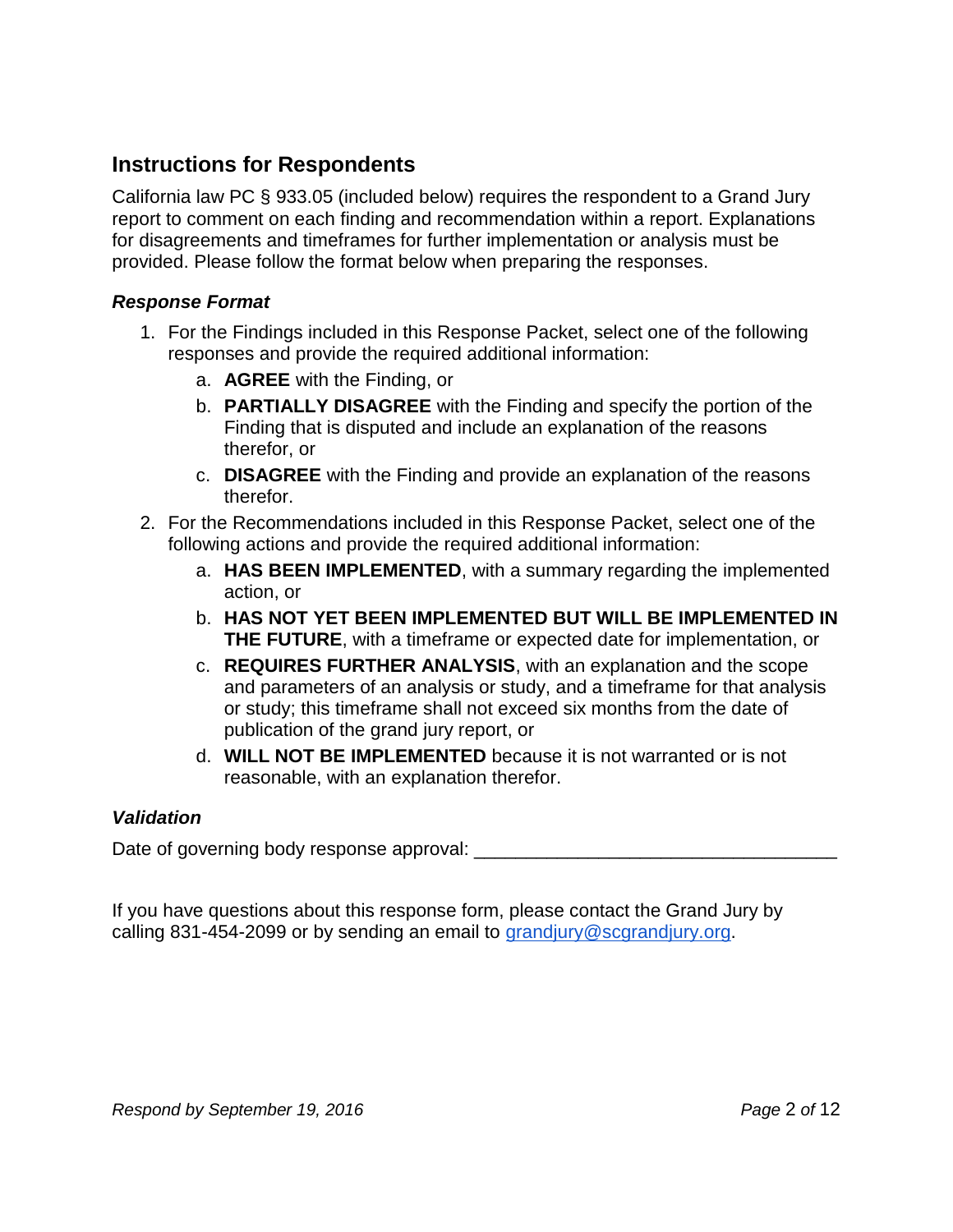## **Findings**

- **F1.** Felton Fire is in violation of California Government Code §50569 which requires each government agency to annually inventory their property and make available to the public a description of excess property.
	- **AGREE**
	- **X PARTIALLY DISAGREE** explain the disputed portion
	- **DISAGREE** explain why

**Response explanation** (required for a response other than **Agree**):

The referenced California Gov. Code states: "*On or before December 31 of each year, each local agency as defined in section 54951 shall make an inventory of all lands held, owned or controlled by it or any of its departments , agencies or authorities to determine what land, including air rights, if any, is in excess of foreseeable needs. A description of each parcel found ti be so in excess of needs shall be made a matter of public record. Any citizen, limited dividend corporation, housing corporation or non-profit corporation, shall upon request be provided with a list of said parcels without charge*."

The subject property in question was never considered "excess" until the Fire District was approached with an offer to purchase the subject property and it was determined that we would be willing to sell the property. As a result, we were unable to make a determination by December 31<sup>st</sup> of the prior year that the subject property should be so listed.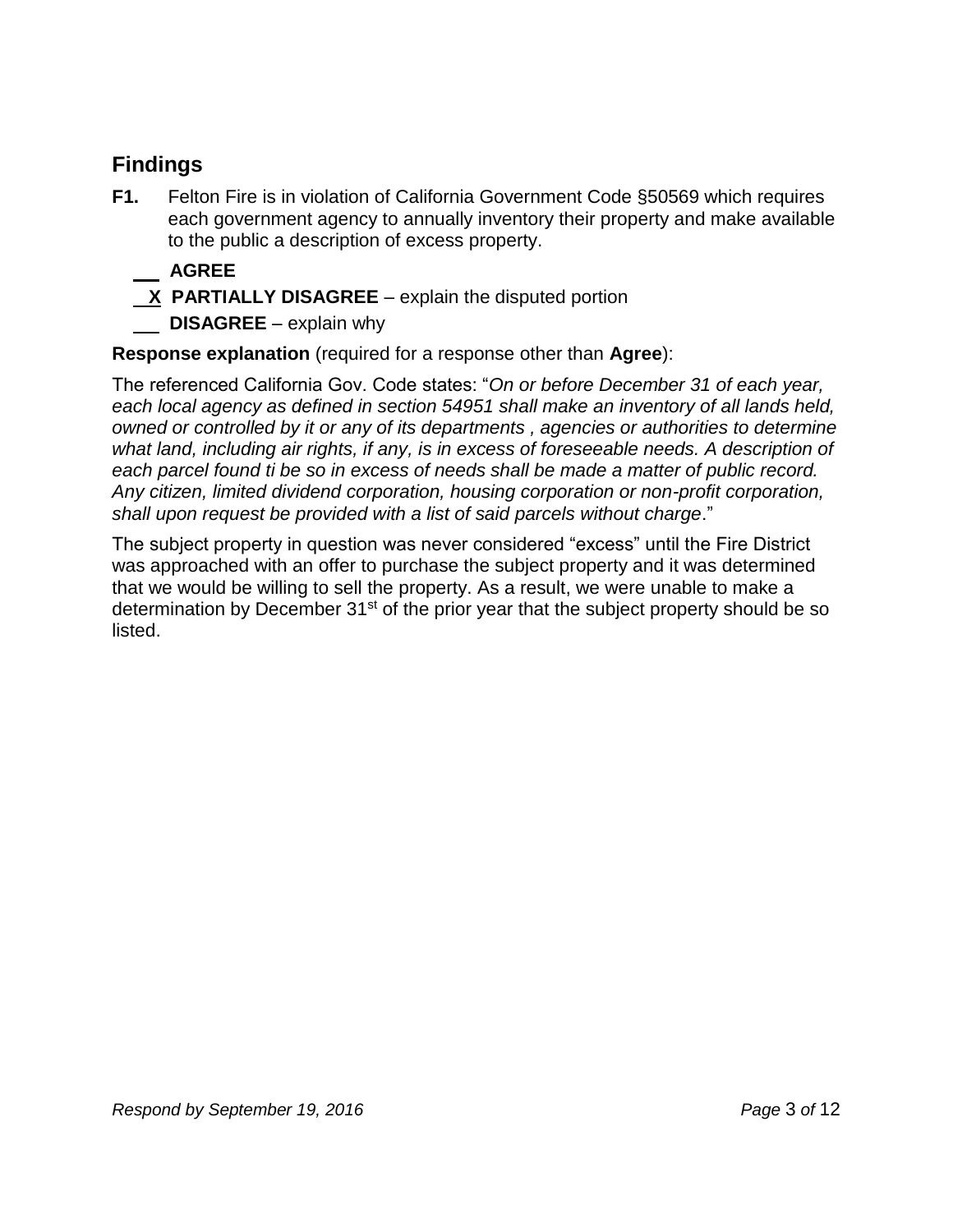**F2.** Felton Fire violated California Government Code §§54220-54233 and §65402 which govern the manner by which Special Districts must conduct sales of surplus properties and which require confirmation that proposed uses conform with the county's general plan.

## **X AGREE**

 **PARTIALLY DISAGREE** – explain the disputed portion

**DISAGREE** – explain why

**Response explanation** (required for a response other than **Agree**):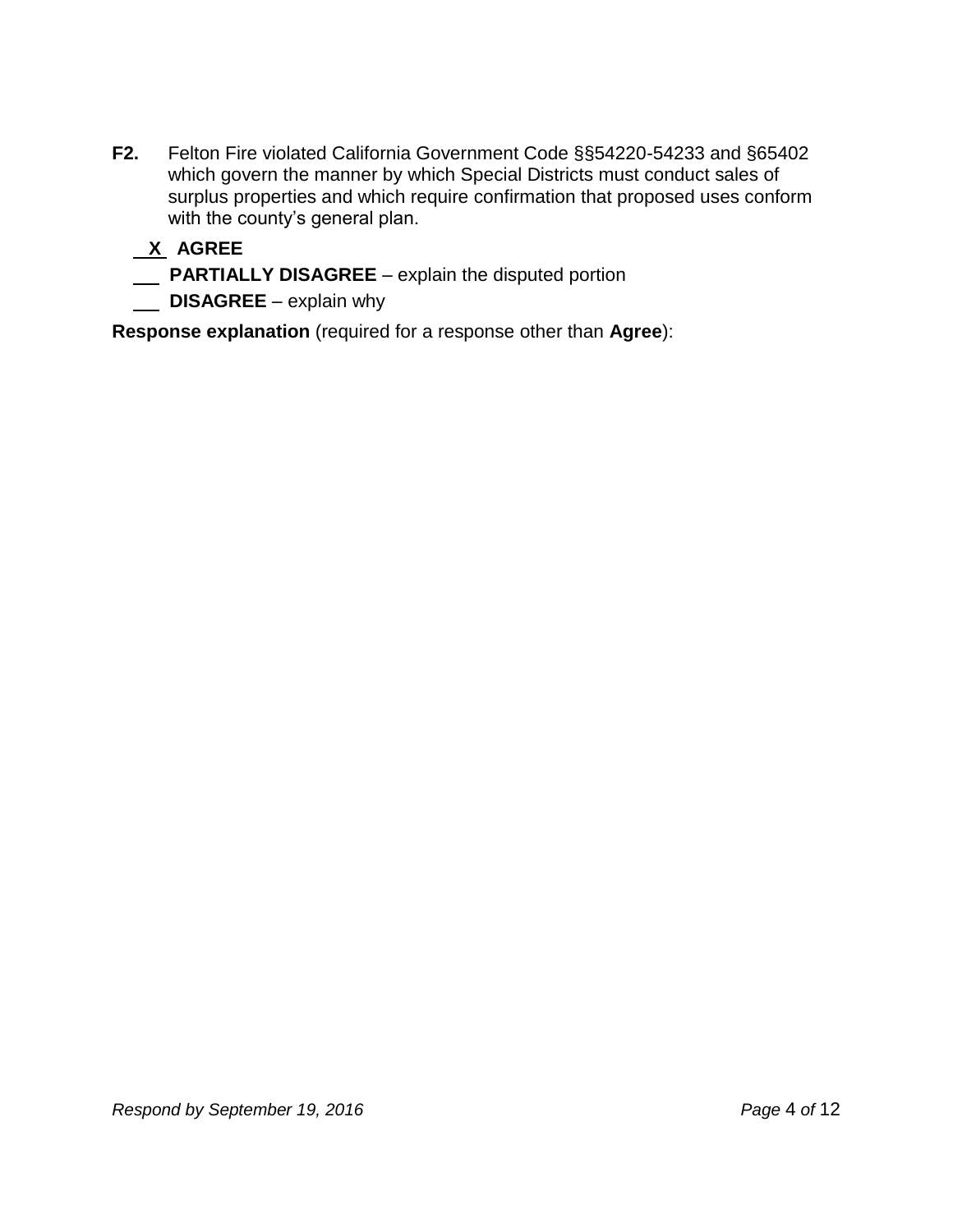**F3.** By not openly advertising the Subject Property or obtaining an independent appraisal of the property's value, the Board did not establish market value and may not have obtained the highest price for the district.

## **AGREE**

- **X** PARTIALLY DISAGREE explain the disputed portion
- **DISAGREE** explain why

**Response explanation** (required for a response other than **Agree**):

The Fire District consulted with a local real estate agent and found comparable properties in the neighborhood, near the subject property that sold at comparable sales prices per square foot.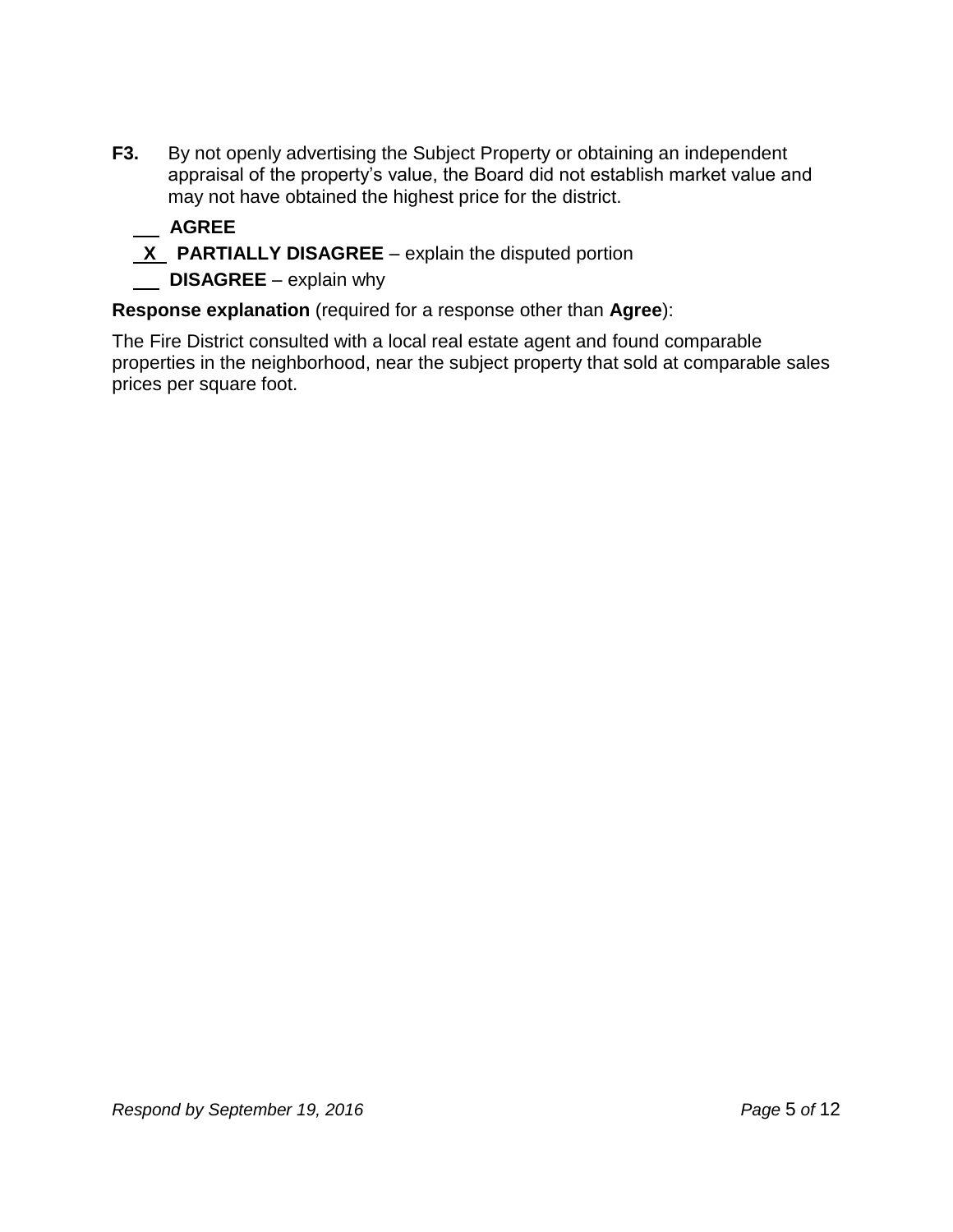- **F4.** Felton Fire did not maintain impartiality by permitting the Fire Chief to transact the sale with a colleague.
	- **AGREE**
	- **PARTIALLY DISAGREE**  explain the disputed portion
	- **X DISAGREE** explain why

**Response explanation** (required for a response other than **Agree**):

The Fire Chief coached football with the buyer in 1999 which would certainly not be considered by most people as a current "colleague". Impartiality was not compromised as the Board make the decision to sell the subject property and not the Fire Chief.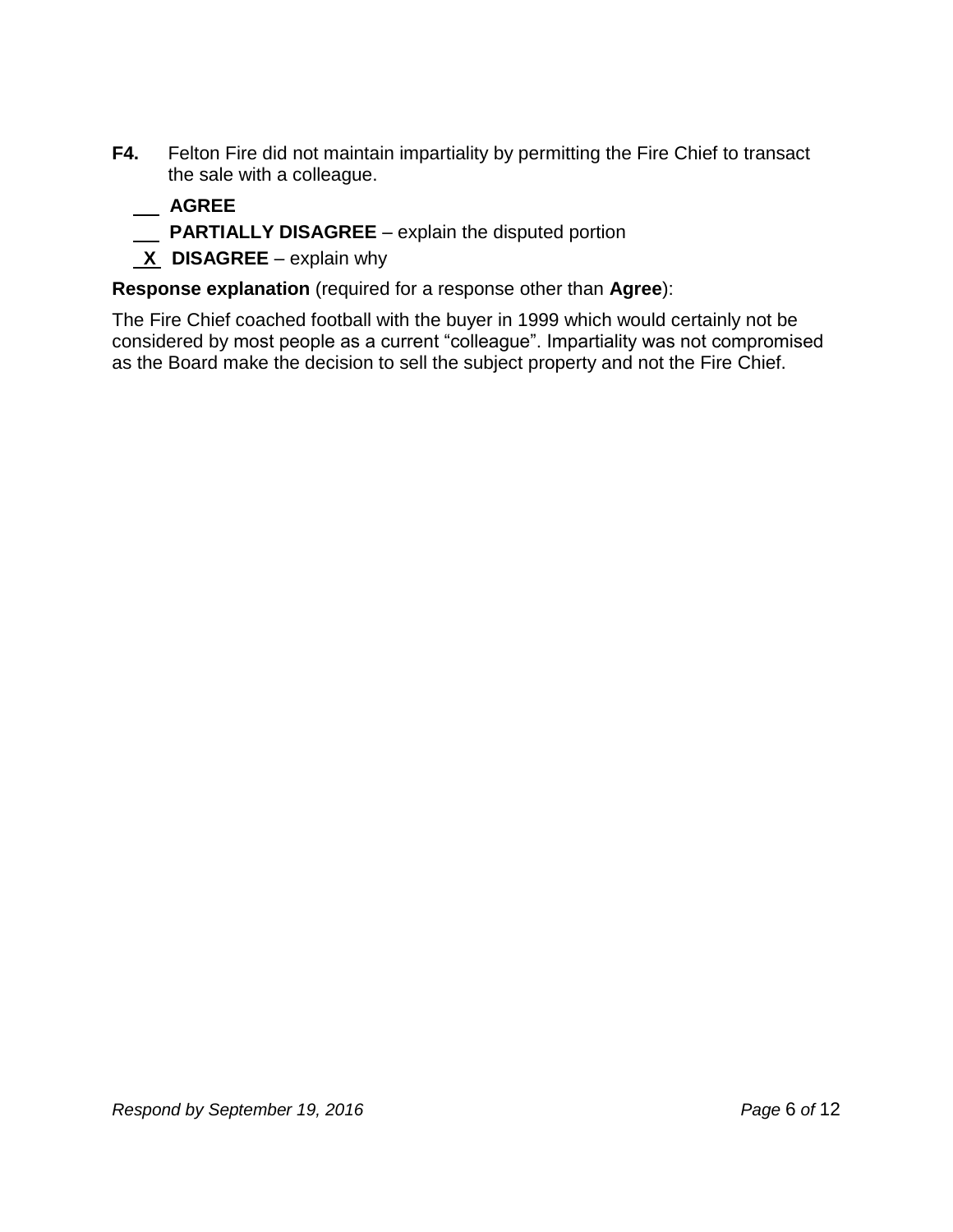- **F5.** The Board did not account for the value of all of the District's land holdings on its balance sheet, denying its constituents a full accounting of the District's assets and liabilities.
	- **X AGREE**
	- **PARTIALLY DISAGREE** explain the disputed portion
	- **DISAGREE** explain why

**Response explanation** (required for a response other than **Agree**):

However, this has never been ask for or required by our auditor.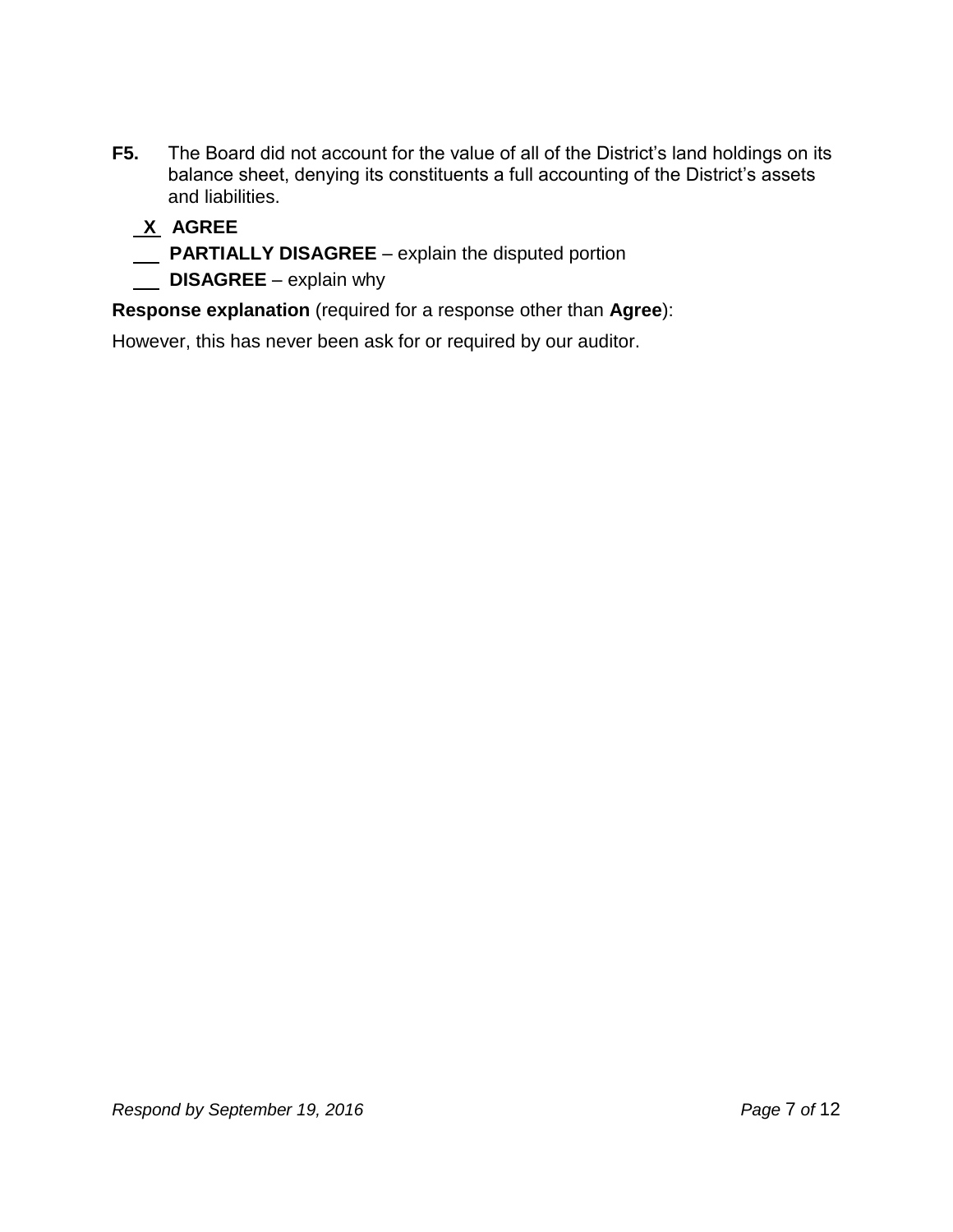## **Recommendations**

- **R1.** An annual inventory of District-owned real estate and surplus property should be publicly available. (F1)
	- **X HAS BEEN IMPLEMENTED**  summarize what has been done
	- **HAS NOT BEEN IMPLEMENTED BUT WILL BE IMPLEMENTED IN THE FUTURE** – summarize what will be done and the timeframe
	- **REQUIRES FURTHER ANALYSIS** explain scope and timeframe (not to exceed six months)
	- **WILL NOT BE IMPLEMENTED** explain why

## **Response explanation, summary, and timeframe:**

We own the firehouse and the property it sits on. This information is available to the public.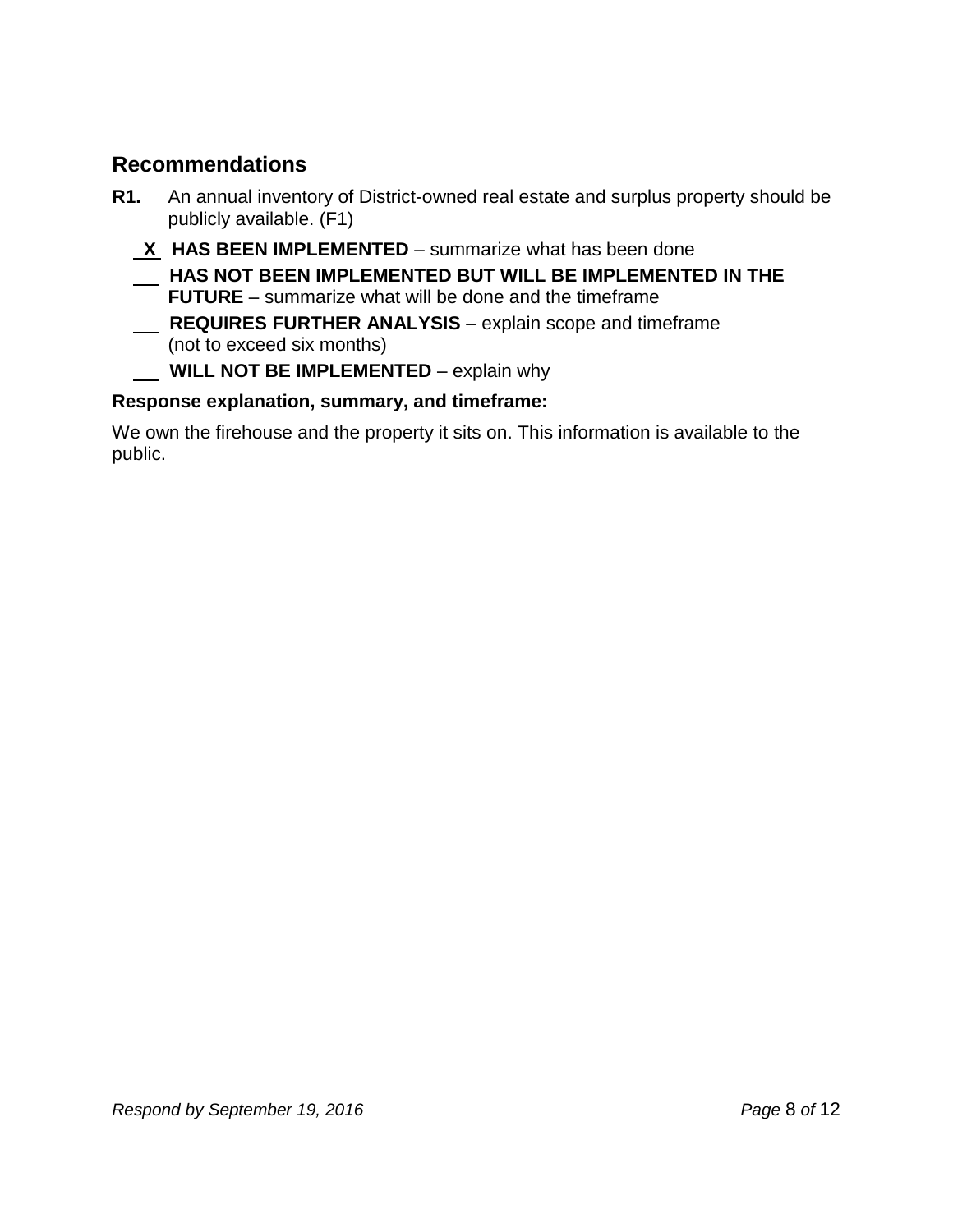**R2.** All proposed sales of surplus property should be publicly advertised in a manner that reaches and informs the general public. This may include signage posted on the property, listing in online forums (such as the MLS and other classified advertisers), and notices on the District's website. (F2, F3)

 **HAS BEEN IMPLEMENTED** – summarize what has been done

**X HAS NOT BEEN IMPLEMENTED BUT WILL BE IMPLEMENTED IN THE FUTURE** – summarize what will be done and the timeframe  **REQUIRES FURTHER ANALYSIS** – explain scope and timeframe (not to exceed six months)

### **WILL NOT BE IMPLEMENTED** – explain why

### **Response explanation, summary, and timeframe:**

If the Fire District ever has the opportunity to sell another piece of property, we will take into consideration, the recommendations stated above.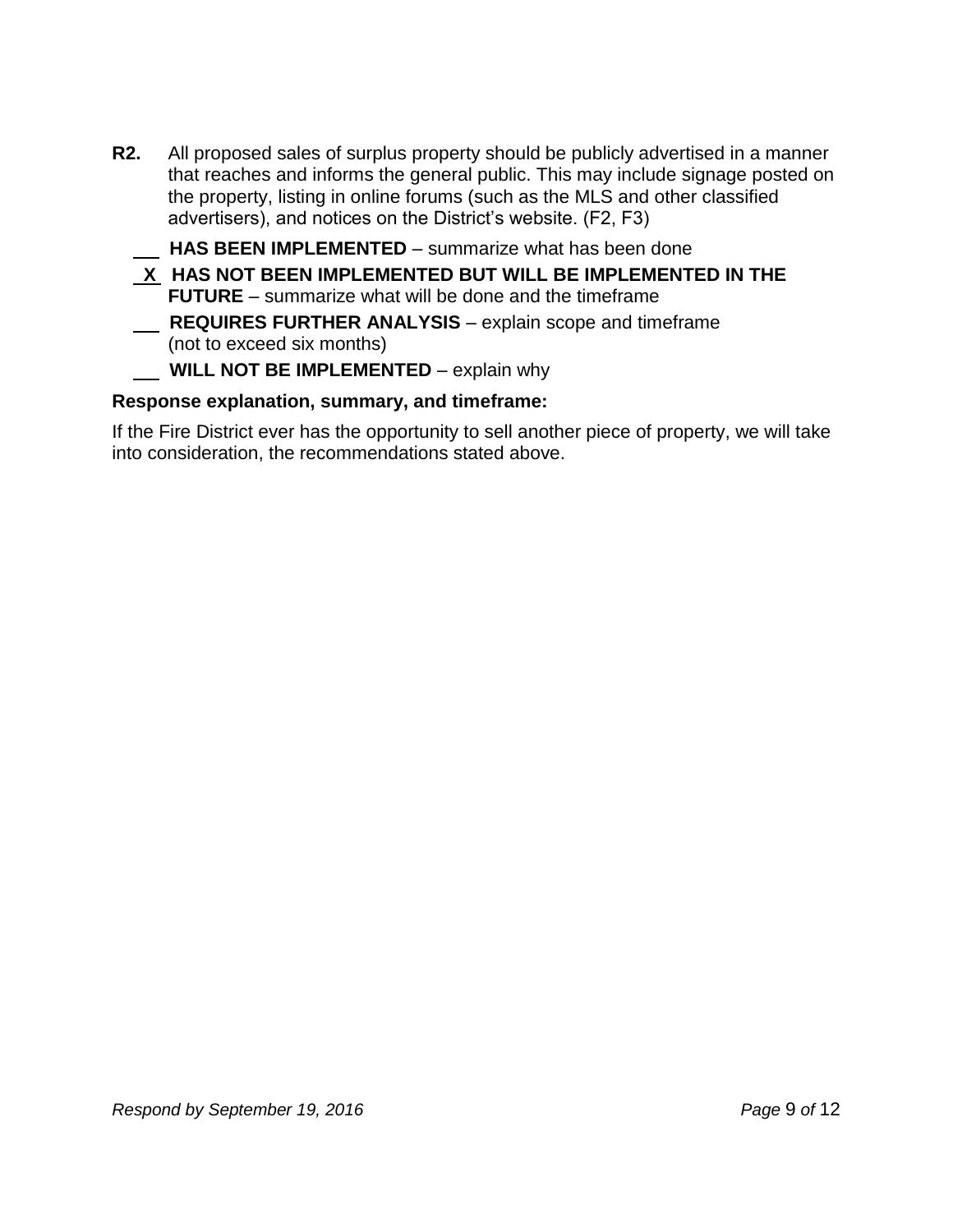**R3.** The Board should comply with the law and adopt policies and procedures for acquiring, managing, and disposing of surplus property. All policies and procedures should be posted on their website. (F2, F4)

 **HAS BEEN IMPLEMENTED** – summarize what has been done

- **X HAS NOT BEEN IMPLEMENTED BUT WILL BE IMPLEMENTED IN THE FUTURE** – summarize what will be done and the timeframe **REQUIRES FURTHER ANALYSIS** – explain scope and timeframe (not to exceed six months)
- **WILL NOT BE IMPLEMENTED** explain why

### **Response explanation, summary, and timeframe:**

If the Fire District ever has the opportunity to sell another piece of property, we will take into consideration, the recommendations stated above.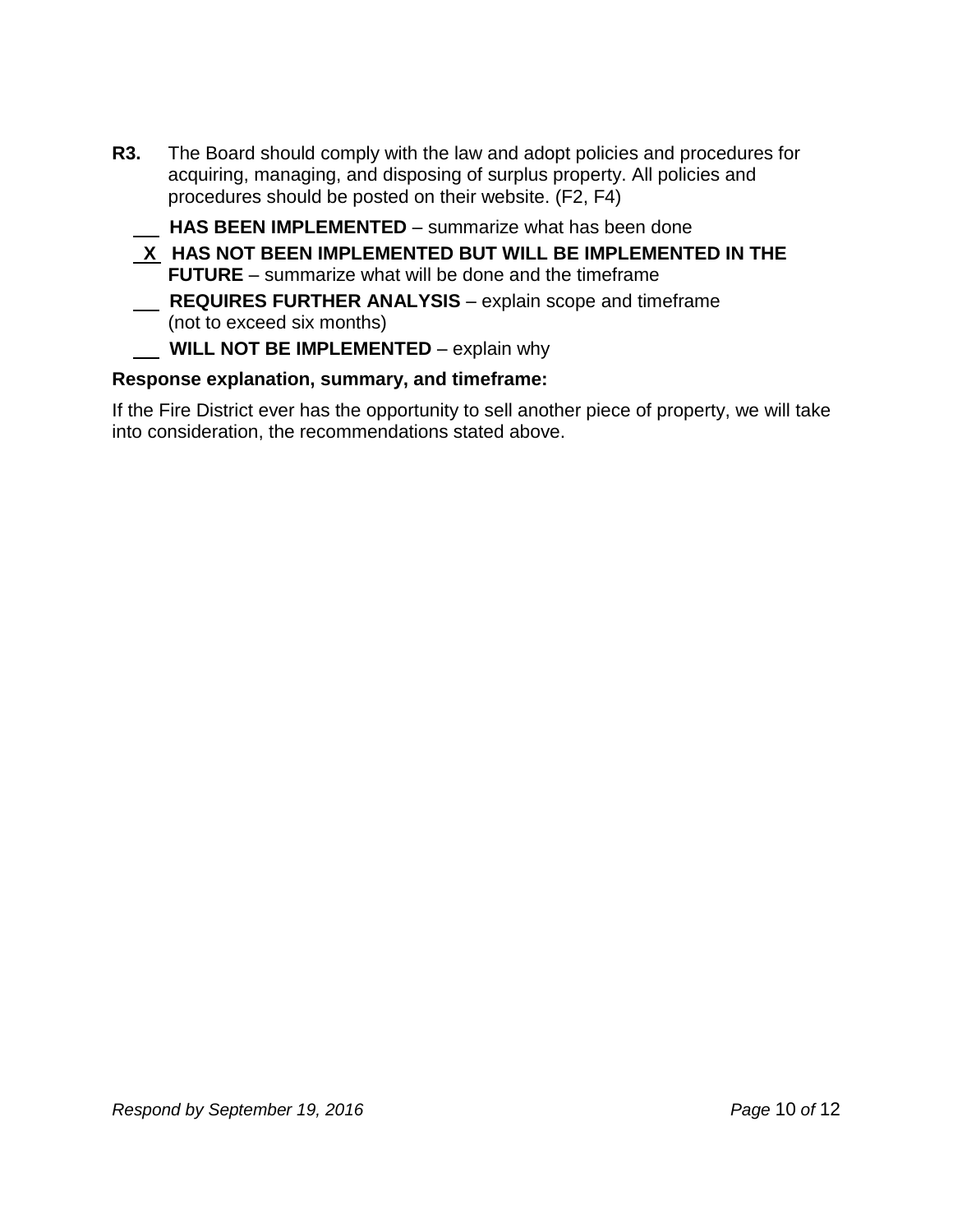- **R4.** All of the District's assets should be included on its balance sheet. (F5)
	- **X** HAS BEEN IMPLEMENTED summarize what has been done
	- **HAS NOT BEEN IMPLEMENTED BUT WILL BE IMPLEMENTED IN THE FUTURE** – summarize what will be done and the timeframe
	- **REQUIRES FURTHER ANALYSIS** explain scope and timeframe (not to exceed six months)
	- **WILL NOT BE IMPLEMENTED** explain why

### **Response explanation, summary, and timeframe:**

Fire District assets are accounted for on our annual financial statements and are audited by an independent auditor.